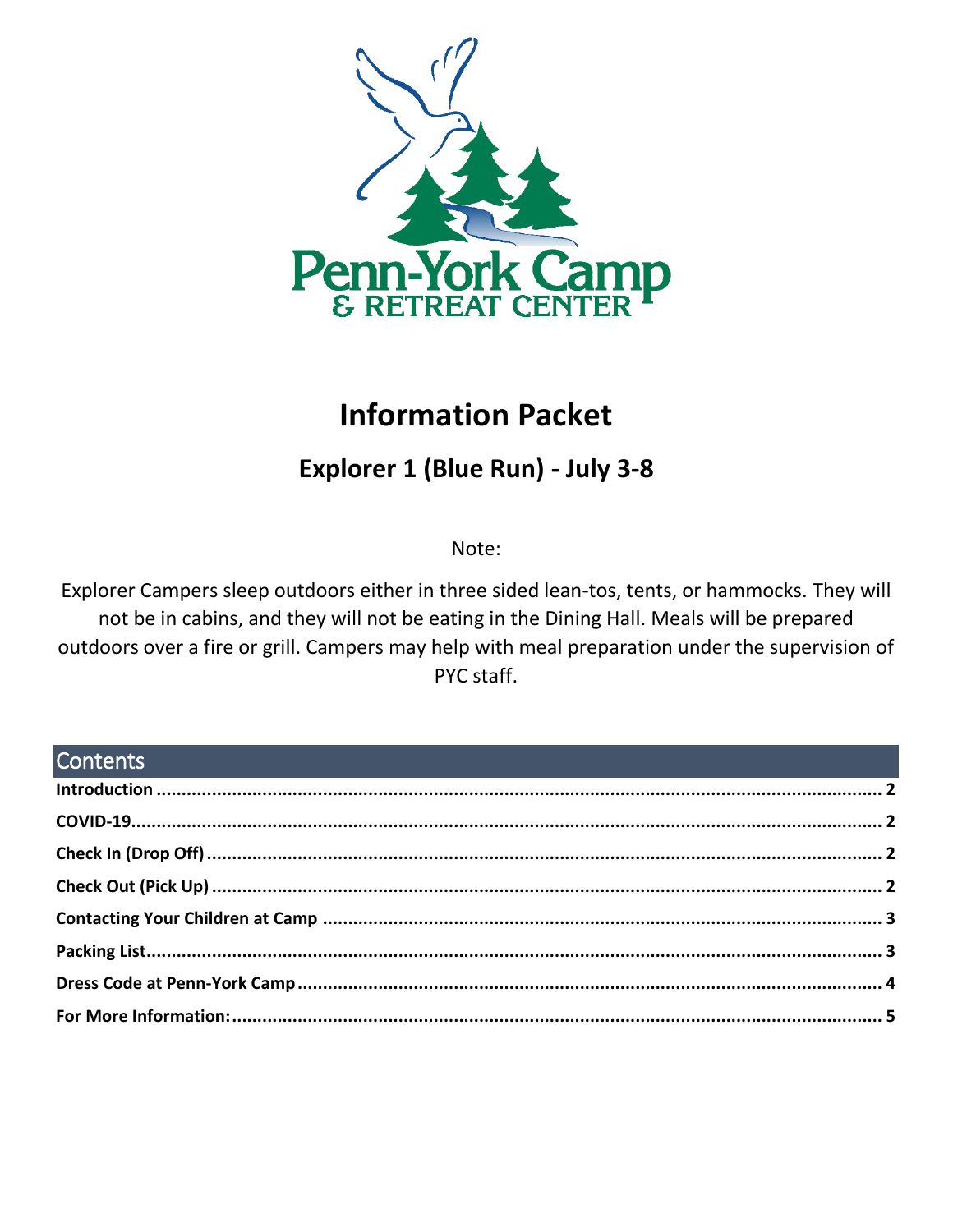## <span id="page-1-0"></span>Introduction

Greetings from Penn-York Camp,

We are looking forward to a great week of camp. Below you will find some basic information concerning camp here this summer. Please review this information, and if you have any questions, please contact us.

God Bless,

Crissie Office Manager

#### <span id="page-1-1"></span>COVID-19

We are intending to proceed with summer camp without any extra COVID-19 restrictions. We will continue to keep the camp cleaned and disinfected to our normal summer camp standards.

If something changes and we need to enact additional measures, we will send out that information to you at the time.

## <span id="page-1-2"></span>Check In (Drop Off)

Check in for **Explorer 1 (Blue Run)** is on **Sunday, July 3 between 4-5 p.m.** All parents and campers should come to the **Pavilion (Next to the Alpine Center at the top of the hill)** to check their child in for camp.

**The "Medical Form and PYC Program Release Form" should be completed before arrival**. These forms are normally completed with registration or emailed to you right after registration. If you have not received these forms, please contact the PYC office.

## <span id="page-1-3"></span>Check Out (Pick Up)

Check out will begin at **6 p.m. on Friday at the Pavilion.**

Parents are asked to please not be early as it will interrupt scheduled activities. Parents can drive to the checkout location and our staff will walk you through the checkout process, which will include signing a release which will permit our staff to release your child to you. DO NOT go directly to your child's cabin as our staff are not permitted to release your child to you until you have signed the release.

If a person other than a parent/legal guardian will be picking the camper up, or if the camper will need to be picked up before the designated pick up time, then the parent should fill out the **"Pick Up – Release Form**" (located at the end of this info packet) and hand it in when you drop your child off for camp. If unforeseen circumstances make it so that you were not able to turn in the Pick Up – Release Form, call the office and explain the situation.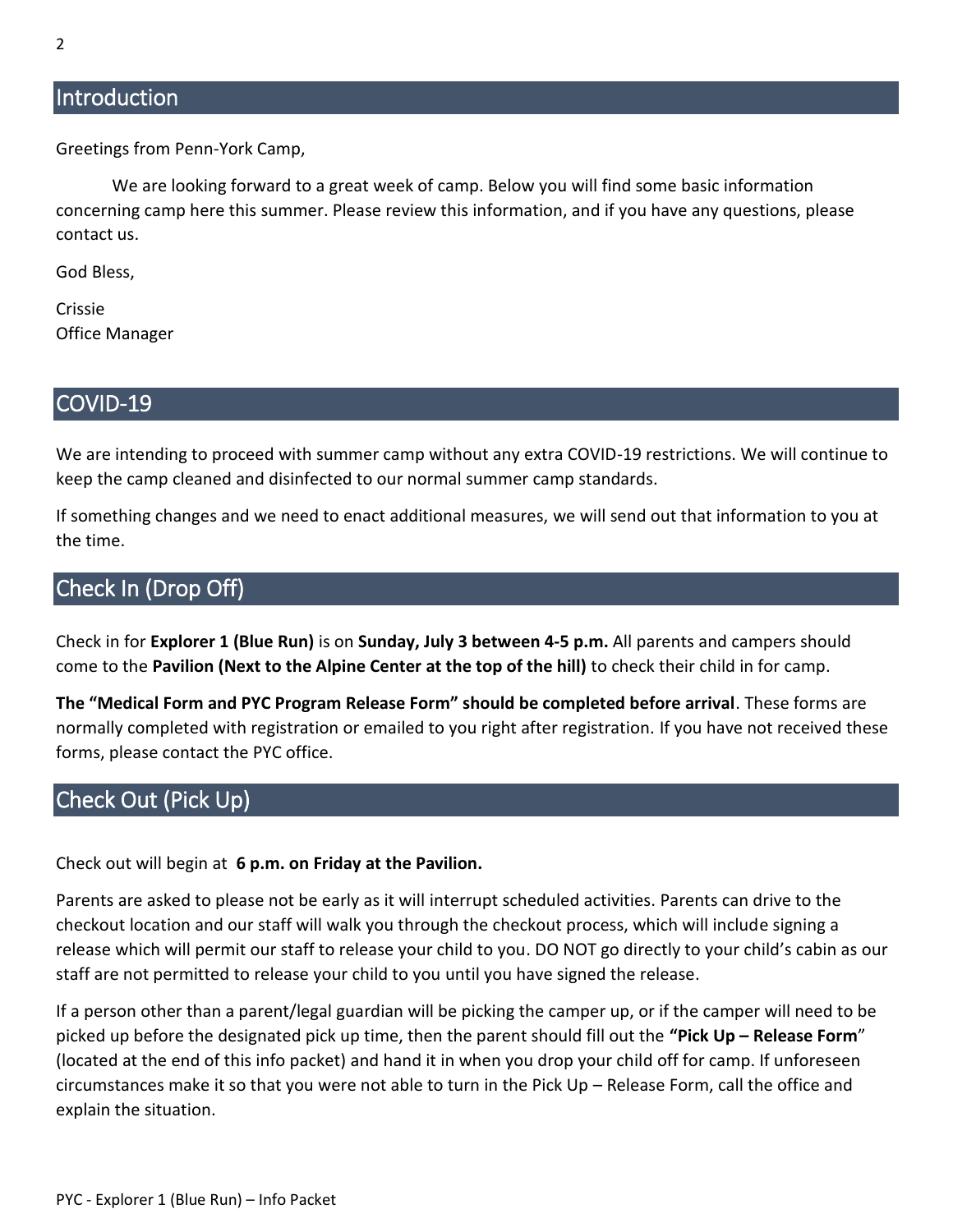## <span id="page-2-0"></span>Contacting Your Children at Camp

Parents are encouraged to write to their children while at Camp. A letter from home is often very encouraging to campers. There are two ways that a parent can do this. The first is by snail mail. If you contact your child by snail mail, we recommend that you send the letter before the week of camp starts, that way your child will be sure to receive the letter during their stay at Camp. To send mail to camp, use the following address.

Penn-York Camp Attn: *Camper's Name* 266 Northern Potter Rd. Ulysses, PA 16948

The second and faster method is to use email. To send your child an email at camp, send the email to [pennyork@pennyork.com](mailto:pennyork@pennyork.com) and put Attn: *Camper's Name* in the subject line. We will then print off the email and give it to your child.

*Please do not try to contact your children by phone.* The reason we ask this is because we have found that a phone call will often make a camper feel homesick. Therefore, we ask that parents do not call our office and ask to talk to their child. We know that this is a lot to ask, but please trust us; your child will have a great time, and we will contact you if there are any issues.

## <span id="page-2-1"></span>Packing List

#### **Please Remember:**

**Pack in such a way that camper's belongings can be easily transported. Include at least 2 liters worth of water bottles. We recommend also packing clothing items that remain warm when wet (wool and fleece).**

#### **Packing List:**

- Outdoor Clothing
- Modest Swimsuit and Summer Wear\*
- Sleeping Clothes
- Sleeping Bag
- Pillow
- Shoes and Sandals
- Soap and Shampoo
- Towel and Washcloth
- Bible
- Personal Items
- Light Jacket
- Water-bottle
- Medications (Will be given to the health officer)

#### **You May Also Want To Bring:**

- Camera
- Flashlight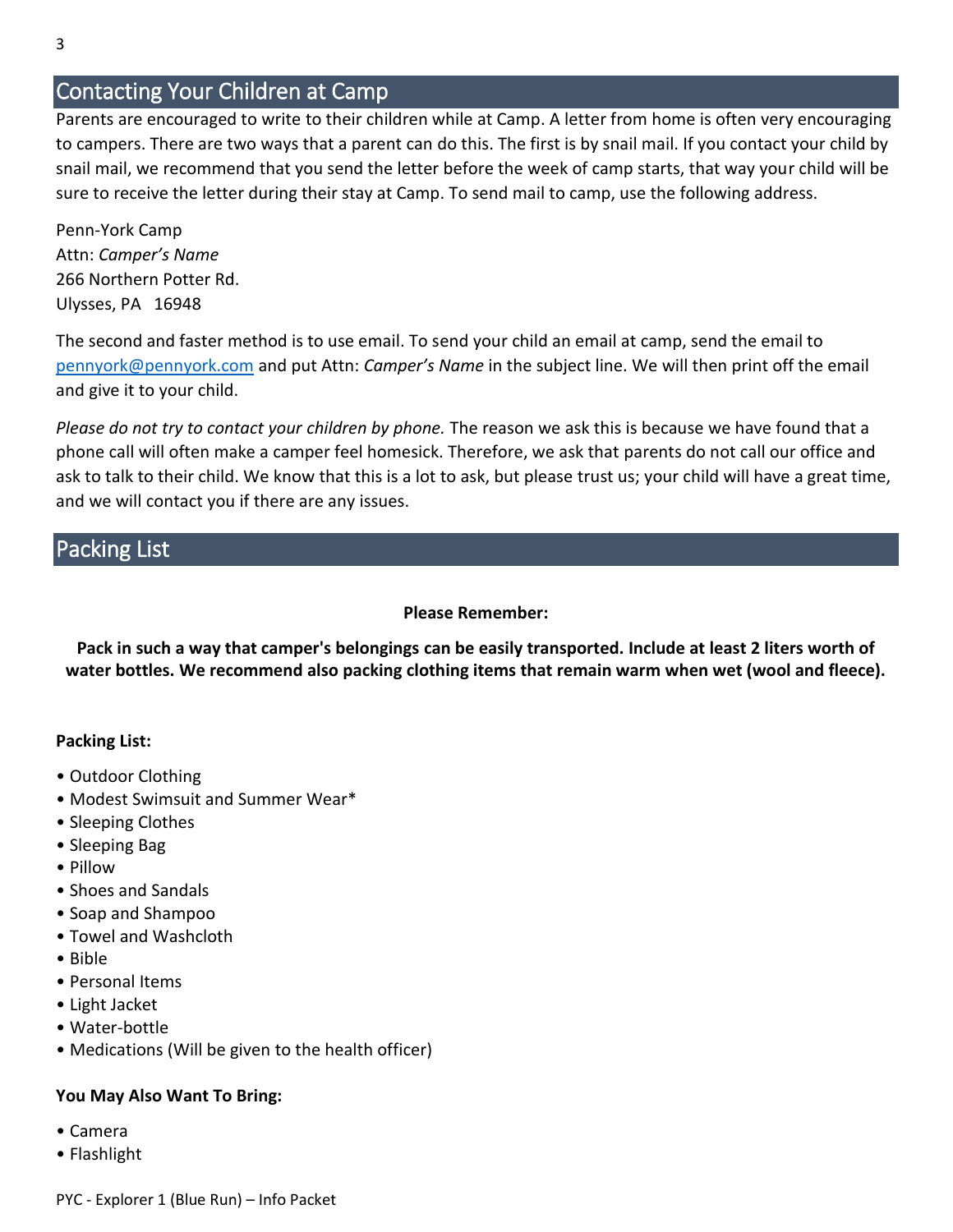- 4
- Musical Instrument
- Bug Spray
- Sunscreen
- Hat
- Sunglasses
- Additional Spending Money (All campers start with a \$10 credit towards the camp store.)

#### **Do Not Bring:**

- Any type of electronic storage device that plays music or accesses the internet (iPods or MP3 players)
- Cell Phones
- Laptops
- Other Electronic Entertainment Gear
- Tobacco
- Alcohol
- Drugs
- Pornography
- Weapons (Penn-York Camp does allow campers to bring knives. However, campers cannot bring a knife with a blade length of over 4 inches.)

## <span id="page-3-0"></span>Dress Code at Penn-York Camp

- Modesty the Penn-York Definition: Penn-York Camp encourages campers to dress modestly, consistent with the instructions provided in 1 Timothy 2:9. Practically applied, shorts should be mid-thigh or longer, tank tops are permitted if not low cut at the neckline. Camis and spaghetti straps are not allowed. Underwear, cleavage, bras, and tummies should not be exposed. Immodest swimwear will require a cover up such as a dark t-shirt and/or shorts. Camp staff will provide counsel and suggestions pertaining to modesty, and if necessary will require campers to change.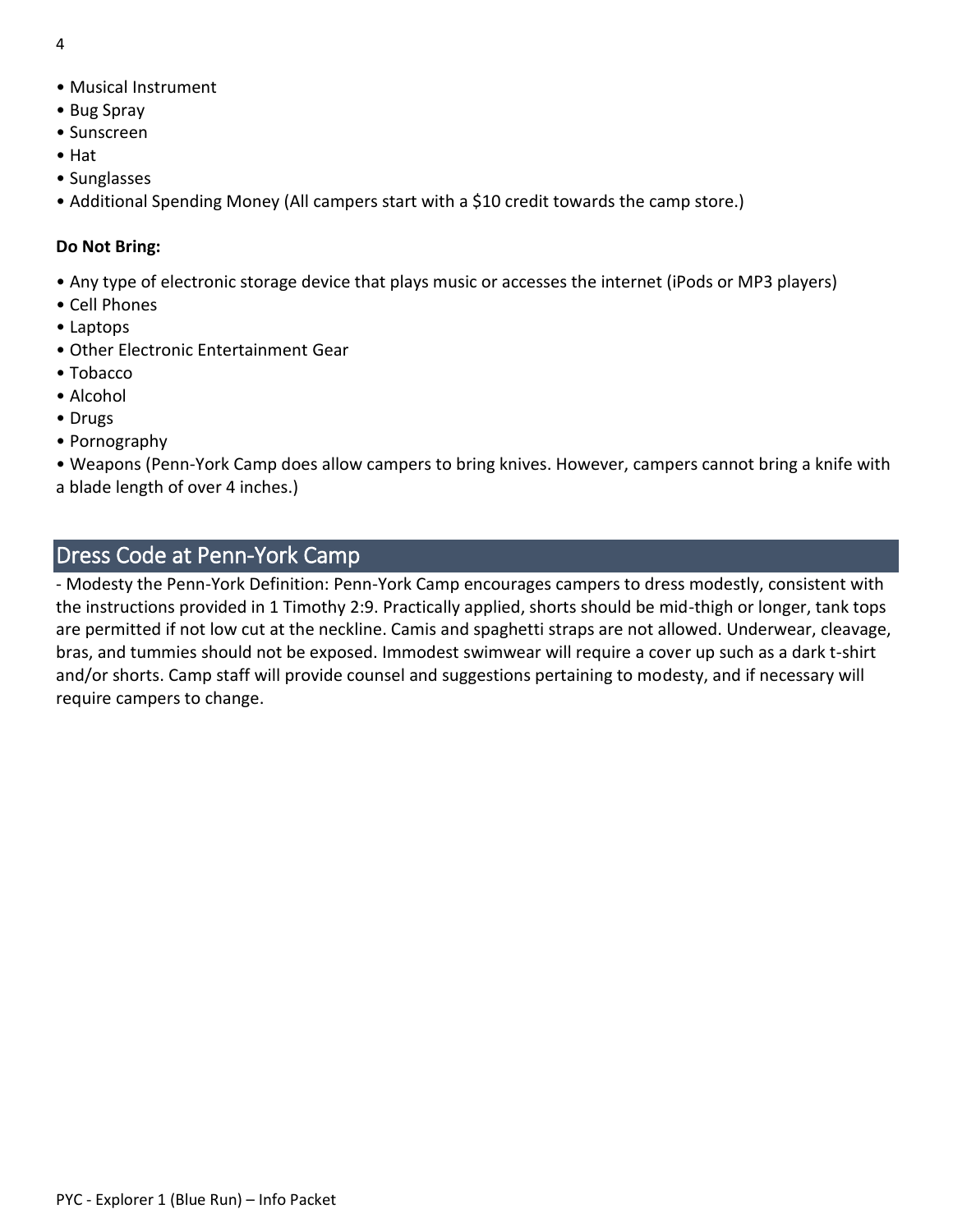## <span id="page-4-0"></span>For More Information:

Go to our website [www.pennyork.com,](http://www.pennyork.com/) hover your mouse over the "Summer Camp" tab and click on "Summer Camp FAQ." There you will find some additional info concerning our summer camps.

Or

Feel free to call us. We are in the office Monday – Friday from 8:00 a.m. till 4:00 p.m. We would be glad to answer your questions.